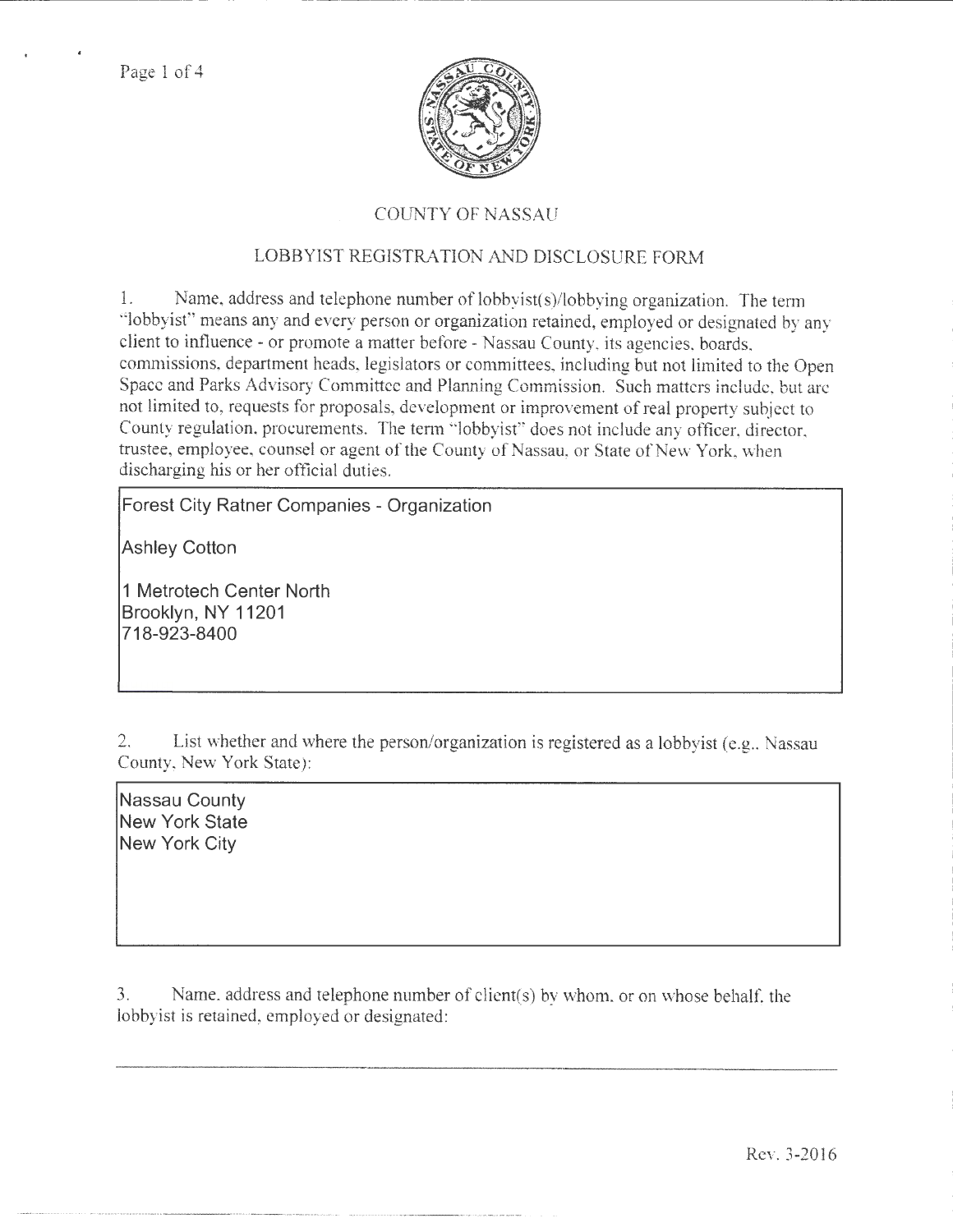Page 2 of 4

Onexim Sports and Entertainment Holding USA, Inc. 375 Park Avenue, Suite 2608 New York, NY 10152 United States of America

4. Describe lobbying activity conducted, or to be conducted, in Nassau County, and identify client( s) for each activity listed. See page 4 for a complete description of lobbying activities.

------------- ------- --- --- - ------------ ----------

Issues of importance to Onexim Sports and Entertainment Holding USA, Inc.

5. The name of persons, organizations or governmental entities before whom the lobbyist expects to lobby:

Executive and Legislative Branches of Nassau County, Towns, and Villages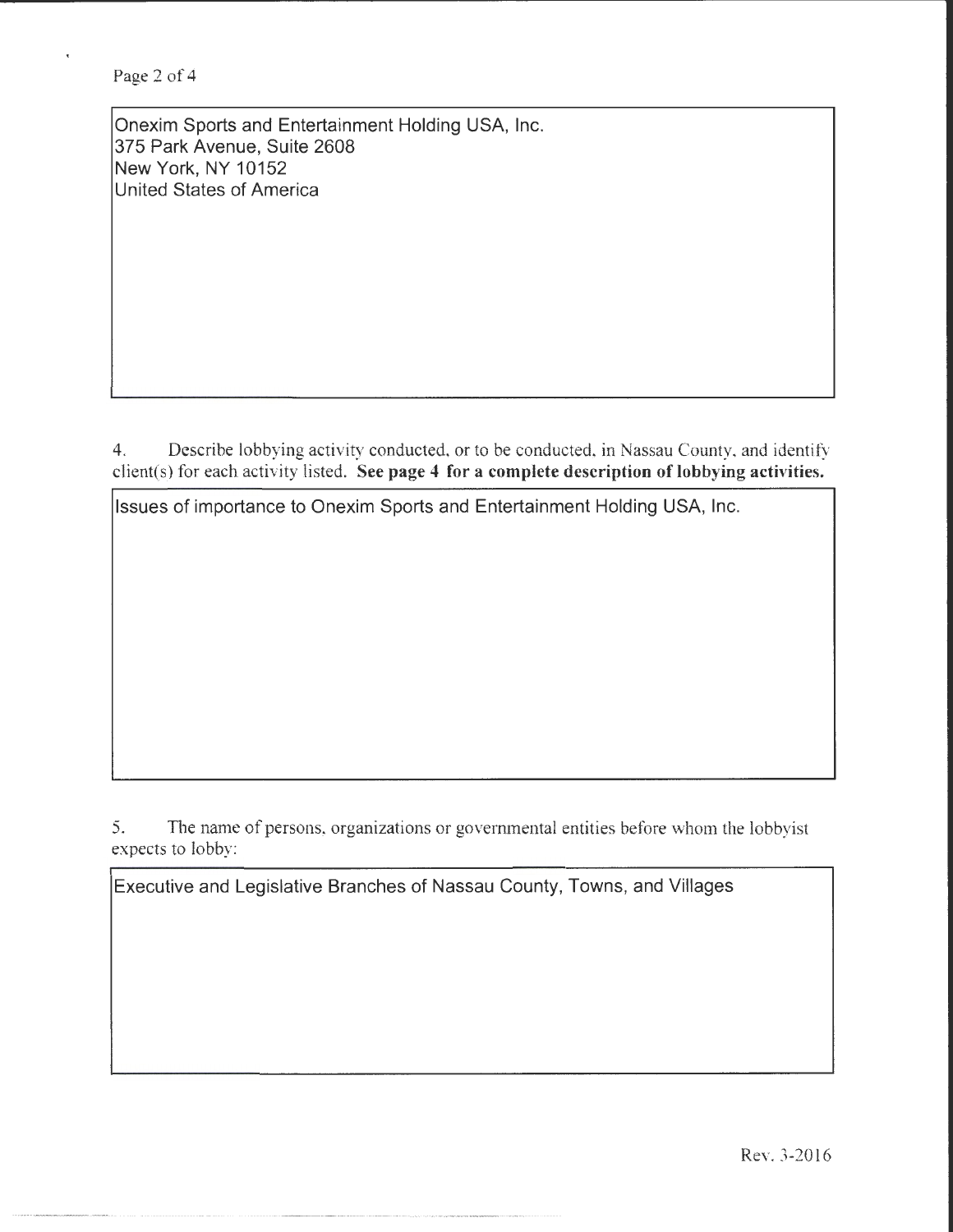6. If such lobby ist is retained or employed pursuant to a written agreement of retainer or employment. you must attach a copy of such document; and if agreement of retainer or employment is oral, attach a written statement of the substance thereof. If the written agreement of retainer or employment does not contain a signed authorization from the client by whom you have been authorized to lobby, separately attach such a written authorization from the client.

7. Within the previous year, has the lobbyist/lobbying organization or any of its corporate officers provided campaign contributions pursuant to the New York State Election Law to the campaign committees of any of the following Nassau County elected officials or to the campaign committees of any candidates for any of the following Nassau County elected offices: the County Executive, the County Clerk, the Comptroller, the District Attorney, or any County Legislator? If yes, to what campaign committee? If none, you must so state:

No

I understand that copies of this form will be sent to the Nassau County Department of Information Technology ("IT") to be posted on the County's website.

I also understand that upon termination of retainer, employment or designation l must give written notice to the County Attorney within thirty (30) days of termination.

VERIFICATION: The undersigned affirms and so swears that he/she has read and understood the foregoing statements and they are, to his/her knowledge, true and accurate.

The undersigned further certifies and affirms that the contribution(s) to the campaign committees listed above were made freely and without duress. threat or any promise of a governmental benefit or in exchange for any benefit or remuneration.

 $4.1317$ Dated:

Signed:

on(s) to the campaign committees<br>promise of a governmental<br>shiley Cotton<br>Vice President External Affairs

Print Name:

Title:

Sr. Vice President External Affairs